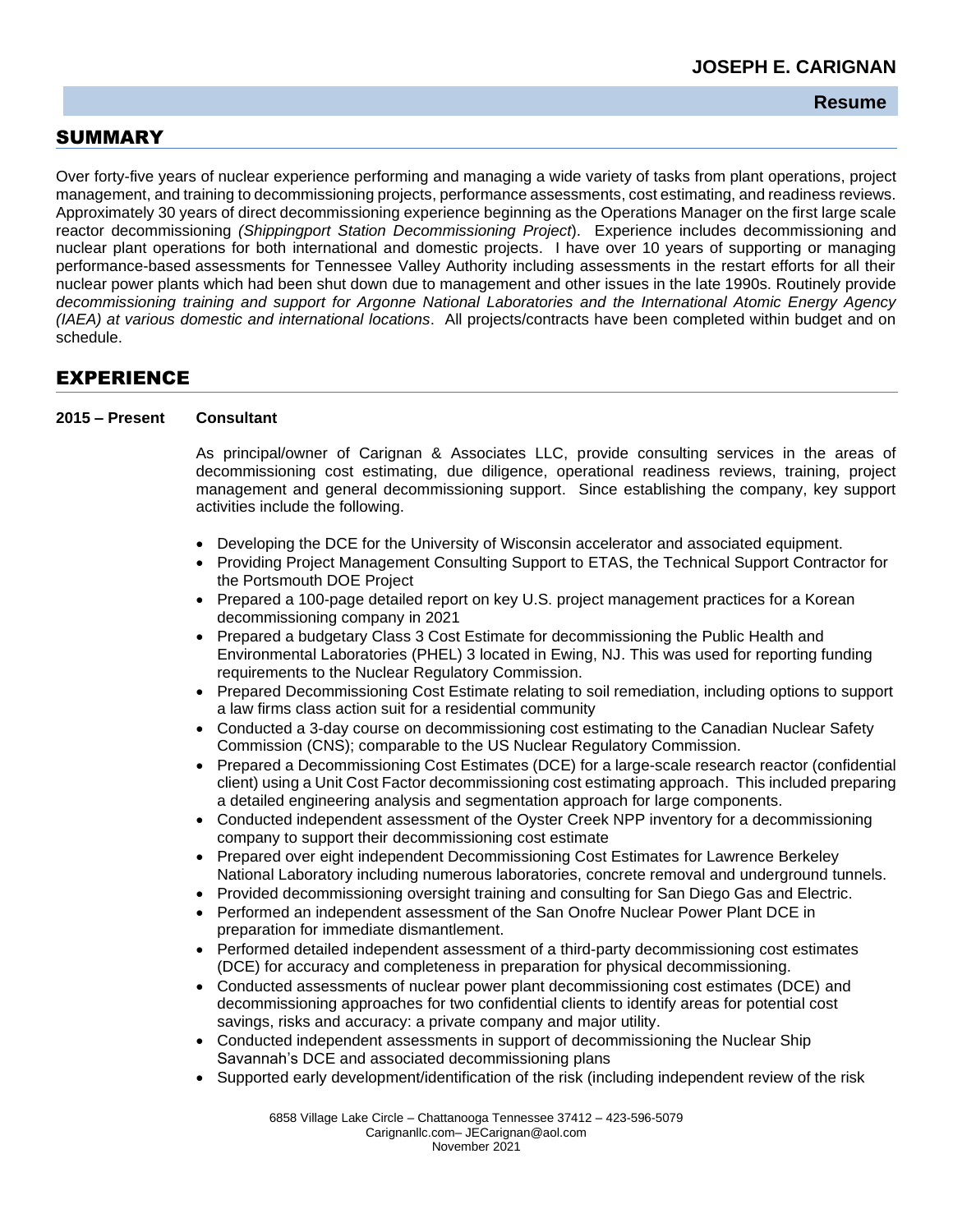register) for the San Onofre Nuclear Plant Decommissioning Project

- Developed/conducted weeklong DCE Workshops for Canadian Nuclear Laboratories (Previously AECL) including both Whiteshell and Chalk River Laboratories for over 100 personnel
- Routinely provide decommissioning training on Project Management and Planning, Cost Estimating, Risk Management and Environmental Health and Safety, and other decommissioning topical areas for Argonne National Laboratory and IAEA (over 2200 participants over 20+ years)
- In 2016, conducted Risk Management and cost estimating training and support for Ignalina nuclear plant and an International Atomic Energy Agency (IAEA) sponsored company in Slovakia. Also, provided Project Management, Cost Estimating, Transition planning and Risk Management training for companies in the Republic of Korea

### **2009 – 2014 Senior Manager, Tennessee Valley Authority Performance Analysis and Assessments/Decommissioning Planning**

Developed and established an assessment/oversight organization and program responsible for governance and oversight of TVA's nuclear plants, focusing on performance-based assessments. This includes staffing the organization with key personnel and developing an innovative process for assessing, monitoring, and measuring plant performance. As a Decommissioning Subject Matter Expert, supported the preparation of the decommissioning cost estimates for the TVA Nuclear Fleet.

- Decommissioning expert for an IAEA workshop in Vienna, Austria on decommissioning cost estimating/project management.
- Subject Matter Expert for TVA decommissioning studies.
- Established an industry working group to address standardizing Self-Assessment Programs.
- Provided management direction and oversight for all TVA integrated performance assessments in preparation for the Institute for Nuclear Power Operations (INPO) evaluations and accreditations. This included over twenty major assessments in the areas of Technical and Maintenance, Training, and Conduct of Operations. Assessment teams consisted of 10 -30 personnel.)
- Developed guidance for transitioning TVA's nuclear plants from operations to decommissioning and in preparation of the utility's decommissioning cost estimates.
- Numerous accolades from INPO and TVA Executive Management on the overall improvement in the assessment process, results, and reports provided to TVA for action.

### **2007 – 2009 Vice President, Project Services Group**

Responsible for obtaining new business as well as well as managing and overseeing various decommissioning contracts and projects

- Managed PSG contract and personnel for the Humboldt Bay Decommissioning Project (small reactor) providing consulting and project scheduling staff. Developed the site's Area Closure Plan.
- Project Manager for medium construction contract for the Department of Energy (DOE).
- Team Expert for IAEA Missions China & Romania to evaluate decommissioning plans, prepared material and conducted weeklong training on how to prepare decommissioning cost estimates.

### **1996 – 2007 Senior Manager, TLG Services Inc. (An Entergy Company)**

Management support, decommissioning technical expertise, cost estimating, oversight, business development and sales/marketing to various TLG projects with a focus on supporting clients in the field as well as obtaining new clients; both domestically and internationally.

- Provided on-site support for various decommissioning projects:
- − Provided management oversight for the dismantling of the COMAL fossil plant in New Braunfels Texas. This included providing a full-time oversight manager on-site.
- − Provided periodic management oversight (approximate visits every 3 months) to review progress and provide recommendation for the dismantling of the City of Austin fossil plant.
- − Conducted DOE critical assessments and independent reviews of the Hanford Tank Waste Farm Remediation program focusing on operations, maintenance, and surveillance resulting in process improvements and cost savings.
- − Performed Operational Readiness assessment for Bechtel's multi-million-dollar decontamination/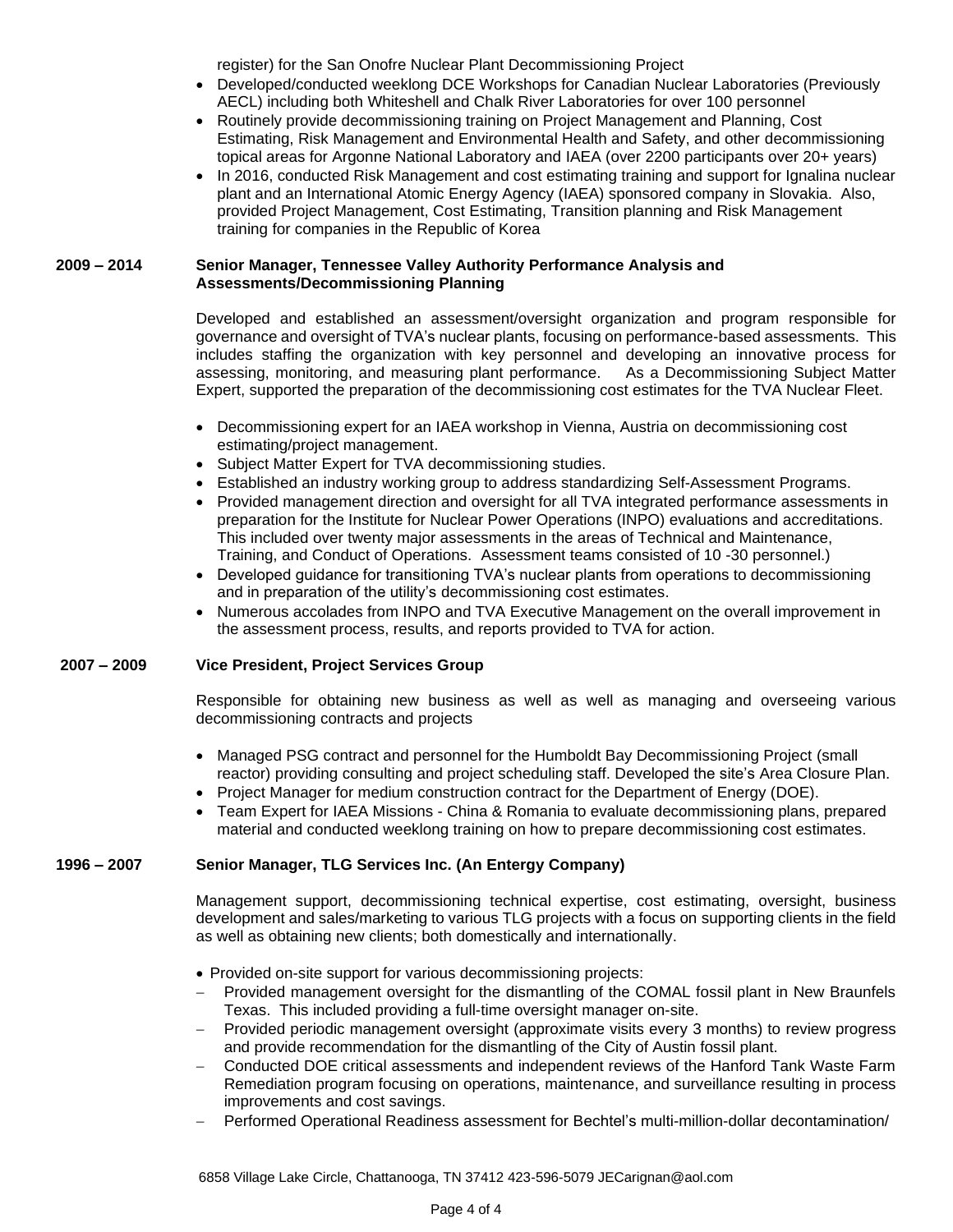cleanup process for Connecticut Yankee's Decommissioning if the Fuel pool using remote heavy equipment.

- − Plumbrook Decommissioning Project oversight support and project assessment.
- Supported the Saxton Concrete Removal Project providing QA oversight/audits, as well as procedure and process development for the removal of 2700 tons of contaminated concrete.
- Prepared a decommissioning strategy & report used for public information for a major utility.
- On site consulting support and project manager for the on-site area portion of the decommissioning cost estimate and plan for Big Rock Point Nuclear Plant.
- − Conducted analysis/assessments of the B plant transition project at the DOE Hanford Facility.
- Team Expert for IAEA China mission to evaluate the decommissioning plan for their Heavy Water Research Reactor and provide decommissioning guidance on cost estimating using ISDC Format.
- Routinely conducted decommissioning training (Project Management, Cost Estimating, and Case Studies) for Argonne National Laboratory's decommissioning training course (4-5/Year).

#### **1993 – 1996 Project Manager, MAC Technical Services**

Managed the Department of Energy (DOE) support staff for the RMI decommissioning project: an NRC licensed site funded by DOE. Provided administrative/technical support including project controls, safety oversight, training, operations, environmental monitoring, and performance assessment activities.

- Evaluated contractor and company performance identifying numerous improvement areas resulting in lowering the overall project cost estimate by approximately fifty million dollars.
- Managed/Performed numerous baseline cost studies/estimates for project completion.
- Developed and implemented a formalized surveillance program resulting in significant project improvements and cost savings/avoidance. This included integrating DOE, NRC, and EPA requirements such that no regulatory requirements were violated.

#### **1987 – 1993 Manager, Tennessee Valley Authority (Chemistry, QA, and Nuclear Performance)**

As Department Manager, Nuclear Managers Review Group, responsible for performance-based assessments of TVA nuclear programs as well as supporting the Nuclear Safety Review Board (NSRB). The Nuclear Manager's Review Group was established to assist in improving TVA's overall nuclear performance after all the TVA nuclear plants were shut down for over three years due to management issues.

- Managed or conducted over fifteen major evaluations including Operational Readiness and Institute of Nuclear Power Operations follow-up assessments, which contributed to the successful restart of the Sequoyah, Browns Ferry, and Watts Bar nuclear plants.
- Received TVA "Award of Excellence" for working on shift to improve Sequoyah plant operations.
- Managed numerous assessments, which determined the effectiveness of TVA's reorganization and consolidation efforts. These included commitments as part of the recovery plan for TVA.
- Developed a corrective actions/problem solving training course for Sequoyah Nuclear Plant.
- Led a three-month onsite, 14-person performance-based assessment of Browns Ferry Nuclear plant operations and training programs to baseline their performance in preparation for plant restart. The assessment resulted in several improvements in plant operations and training contributing to a successful restart of the units.

#### **1984 – 1987 Operations Decommissioning Support Manager, General Electric Company**

As the Operations Manager on the Shippingport Decommissioning Project, responsible for system operations, site maintenance, configuration control, and work release. This include oversight for the planning, scheduling, system deactivations, operations, maintenance and plant modifications being conducted by the subcontractor. This also included authorizing daily work release to support a constantly changing site configuration during decommissioning.

- Met all milestones necessary to support decommissioning activities resulting in no contractor change orders or cost add-ons due to work delays.
- Responsible for system deactivation and installation of temporary power (now referred to "cold and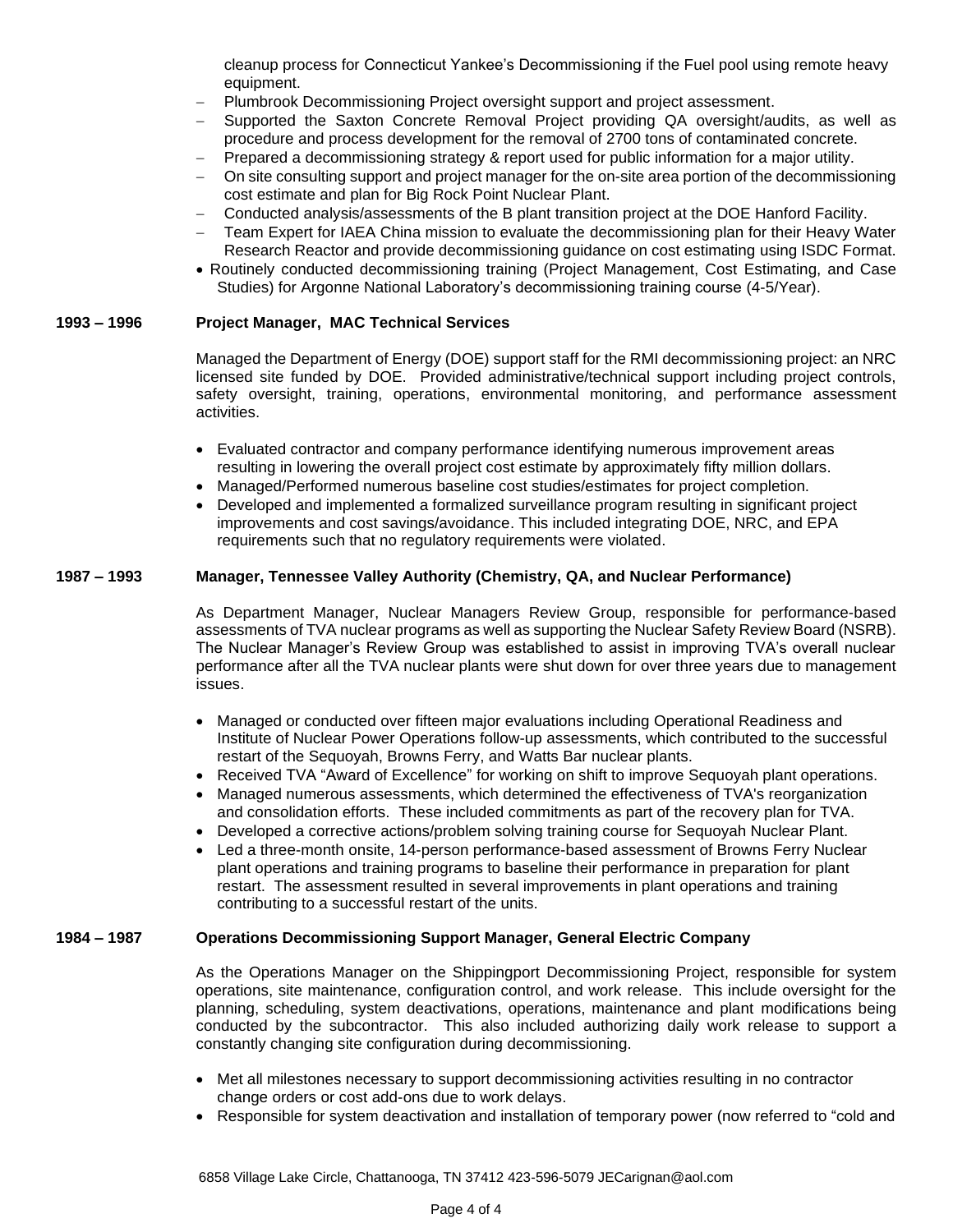dark" and is the process used on most commercial decommissioning projects to date).

- Management award for developing a site configuration and communications program.
- Chaired the daily work and weekly site decommissioning planning and scheduling meetings.
- Emergency Operations Coordinator/Emergency Response Leader for the overall project.
- Coordinated work activities between contractors and General Electric including the development and approval of daily work schedules and site Technical Bid Specifications/procedures.
- Involved in all aspects of preparing and approving procedures for system deactivation.

### **1983 - 1984 Lead Engineer/On-Shift Advisor - E.I. Hatch Nuclear Plant**

Integral member in the development of their Emergency Operations Procedure project and as an onshift advisor for operations. The purpose of the on-shift support was to improve the overall professionalism and conduct of plant operations.

### **1981 – 1983 Senior Instructor – General Electric**

As a certified Senior Reactor Operator, conducted Operator Training (simulator and classroom for BWR 4&6) for students from Clinton, Grand Gulf, Dresden and Perry Nuclear Power Plants. Received an award for developing and training foreign and domestic operators on the Graphic Display. System and Symptom Based Emergency Operations Procedures, which are now an integral part of nuclear power operations in the United States.

**1972 – 1978 UNITED STATES NAVY -** Submarine qualified Machinist and Chemist – MM1(SS)

## EDUCATION/TRAINING

B.S. Chemistry (1981) Lander College/University (minor in mathematics/computer science) Various USN nuclear program and commercial nuclear power training including: DOE "Q" clearance (September 2009). Certified Senior Reactor Operator and Senior Instructor (BWR 4 & 6) MORT and KT Training (Decision Analysis and problem-solving training) & Total Quality Management

# AWARDS AND RECOGNITION

Letter of Appreciation (Ontario Power Generation), TVA Power of Excellence Award, General Electric Management Award, GE Productivity Award, College Science Department Excellence Award, Alpha Chi Honor Society, Military Commendation, two Captain Letters of appreciation and Battle E Efficiency/Good conduct medals.

## PUBLICATIONS/PRESENTATIONS

Routinely conduct decommissioning classes/workshops for ANL and IAEA (since 1999 – over 2800 students). Held chairman positions for TLG Decommissioning Conferences, Decommissioning, Decontamination & Reutilization Division of ANS. Routinely present papers and presentation to support the industry (over 40). Examples of most recent papers/presentations include the following:

- "Study of Decommissioning Project Management Systems and Approaches for United States Nuclear Power Plants" 100 page Report issued June 2021
- "Cintichem Decommissioning Project" 2021 ANS Annual Meeting
- Published article in ANS magazine on the decommissioning of the Cintichem reactor and hot cells
- "Overview History of Decommissioning Project Management" 2020 ANS Meeting
- *"*Cost Estimation for Decommissioning" 2019 Decommissioning Strategy Forum Nashville
- "Improving Capabilities to Efficiently Implement Large Ongoing Decommissioning Projects and Waste Management with Minimization of Risks Based on Initiatives and Potential Synergies -2019 IAEA Germany
- "Cost Performance, Capital Investment and Best Practices" 2018 Decommissioning Strategy Forum Nashville